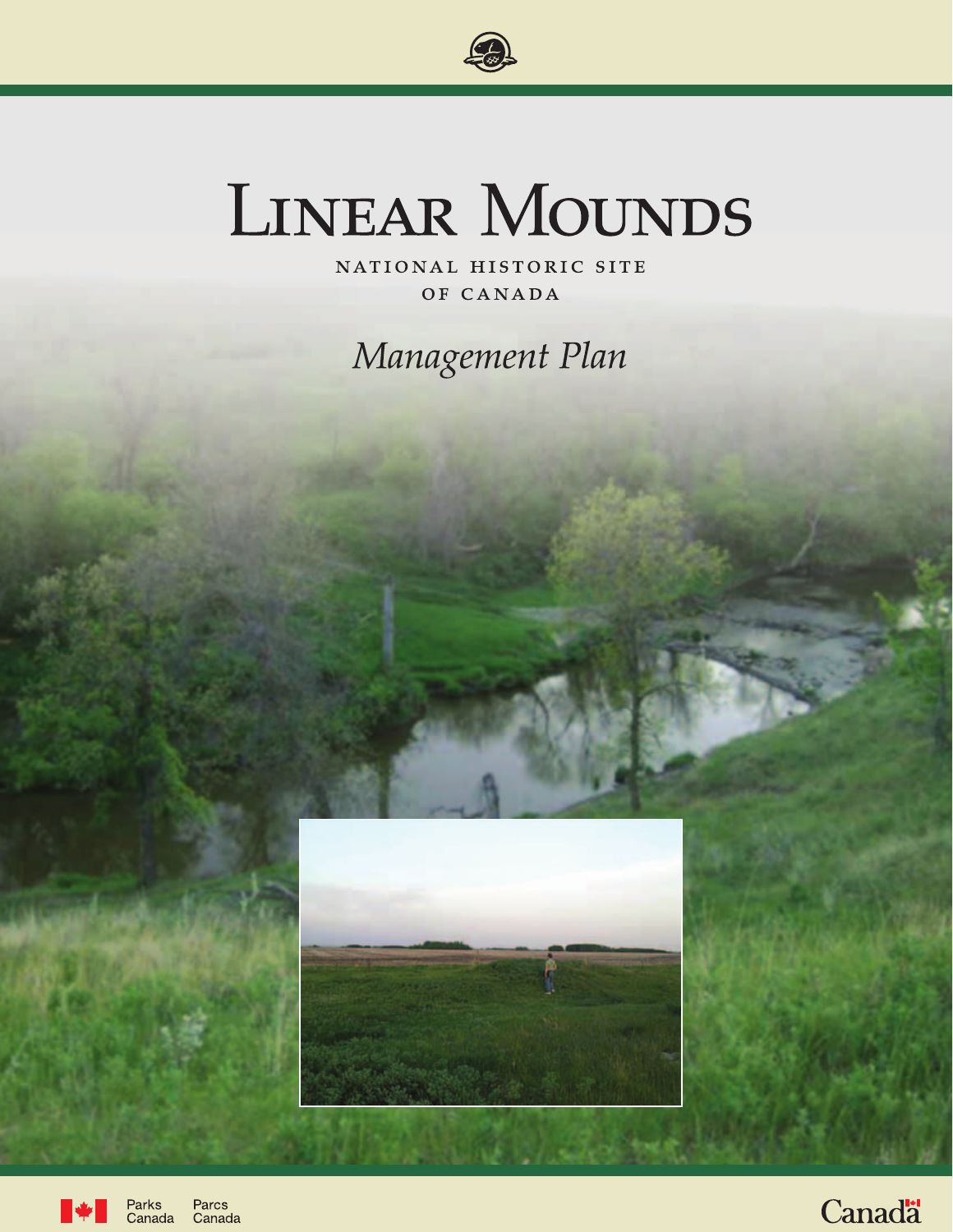Library and Archives Canada Cataloguing in Publication

Parks Canada Linear Mounds National Historic Site of Canada : management plan / Parks Canada.

Text in English and French on inverted pages. Title on added t.p: Lieu historique national du Canada des Monticules-Linéaires : plan directeur. ISBN 978-0-662-49890-2 Cat. no.: R64-105/72-2007

1. Linear Mounds National Historic Site (Man.)--Management. 2. Historic sites--Canada--Management. 3. Historic sites--Manitoba--Management. 4. National parks and reserves--Canada--Management. 5. National parks and reserves--Manitoba--Management. I. Title. II. Title: Lieu historique national du Canada des Monticules-Linéaires : plan directeur.

FC3364.L57P37 2007 971.27'4 C2007-980057-2E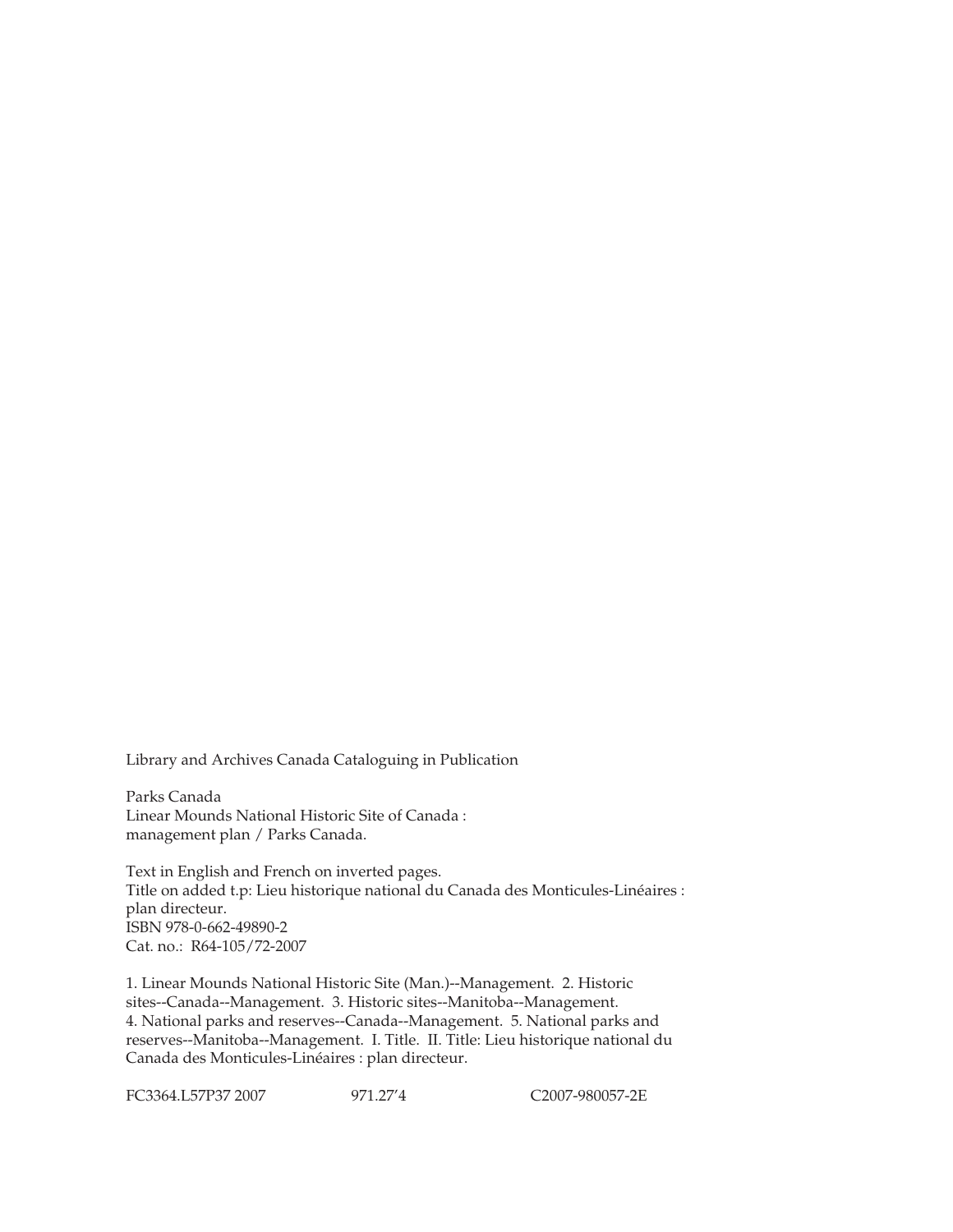# Linear Mounds NATIONAL HISTORIC SITE OF CANADA

*Management Plan*

October 2007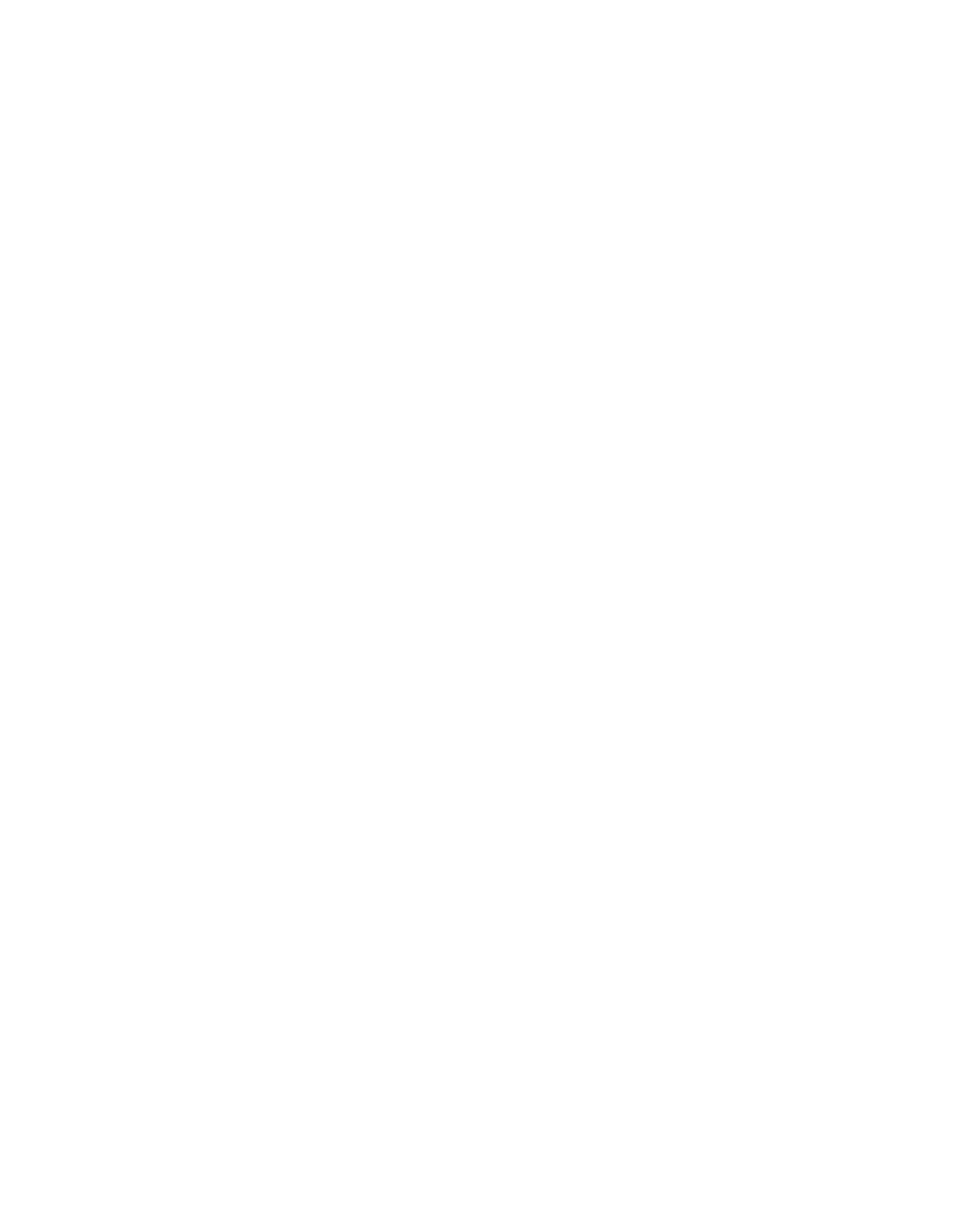## Foreword



Canada's national historic sites, national parks and national marine conservation areas offer Canadians from coast-to-coast-to-coast unique opportunities to experience and understand our wonderful country. They are places of learning, recreation and fun where Canadians can connect with our past and appreciate the natural, cultural and social forces that shaped Canada.

From our smallest national park to our most visited national historic site to our largest national marine conservation area, each of these places offers Canadians and visitors unique opportunities to experience Canada. These places of beauty, wonder and learning are valued by Canadians - they are part of our past, our present and our future.

Our Government's goal is to ensure that each of these special places is conserved.

We see a future in which these special places will further Canadians' appreciation, understanding and enjoyment of Canada, the economic well-being of communities, and the vitality of our society.

Our Government's vision is to build a culture of heritage conservation in Canada by offering Canadians exceptional opportunities to experience our natural and cultural heritage.

These values form the foundation of the new management plan for Linear Mounds National Historic Site of Canada. I offer my appreciation to the many thoughtful Canadians who helped to develop this plan, particularly to our dedicated team from Parks Canada, and to all those local organizations and individuals who have demonstrated their good will, hard work, spirit of co-operation and extraordinary sense of stewardship.

In this same spirit of partnership and responsibility, I am pleased to approve the Linear Mounds National Historic Site of Canada Management Plan.

Lon Bin

John Baird *Minister of the Environment*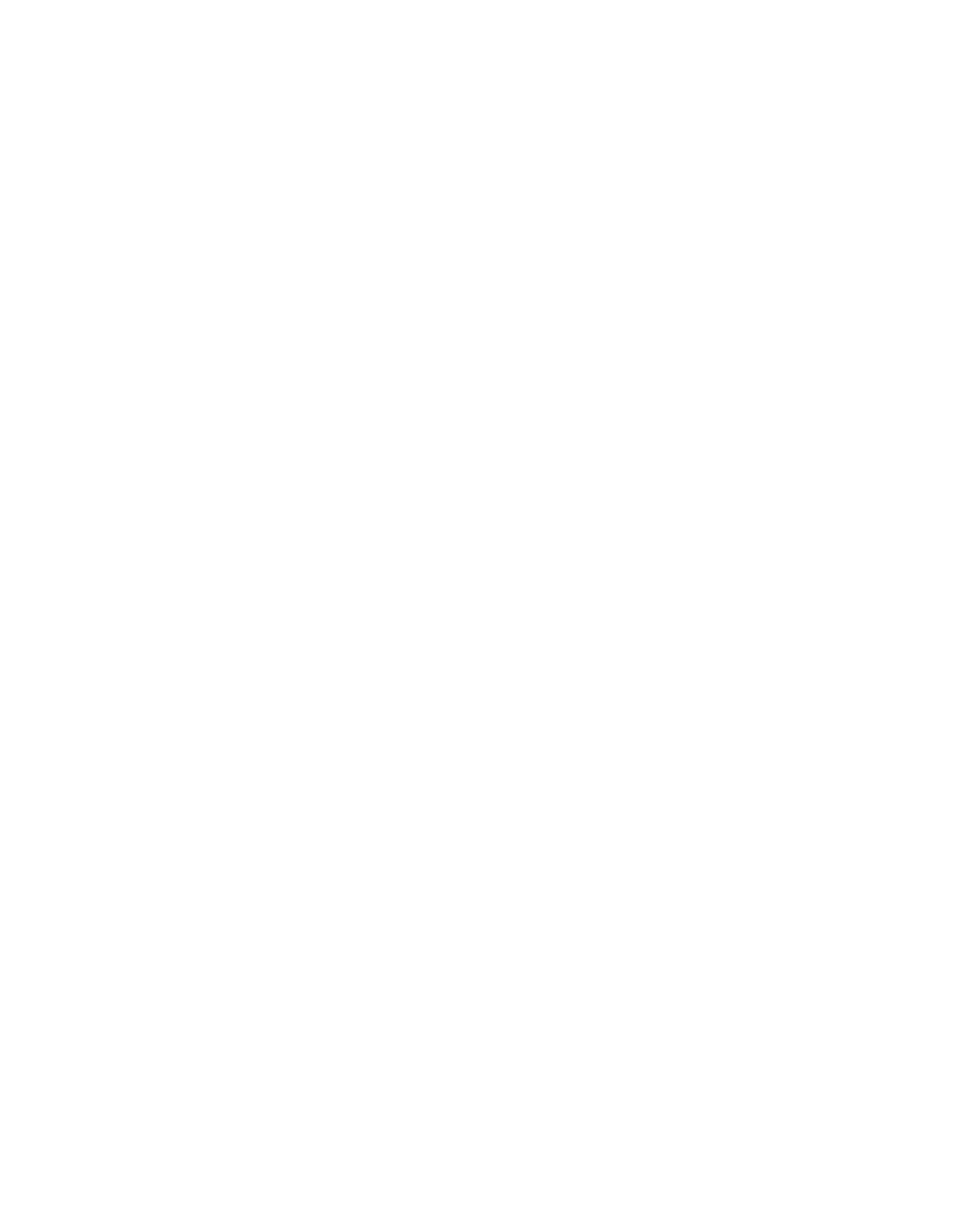# Recommendation Statement

### linear mounds national historic site of canada Management Plan

Recommended for approval by:

Alan Latourelle *Chief Executive Officer, Parks Canada* 

Jawn Bronson

Dawn Bronson *Field Unit Superintendent, Manitoba*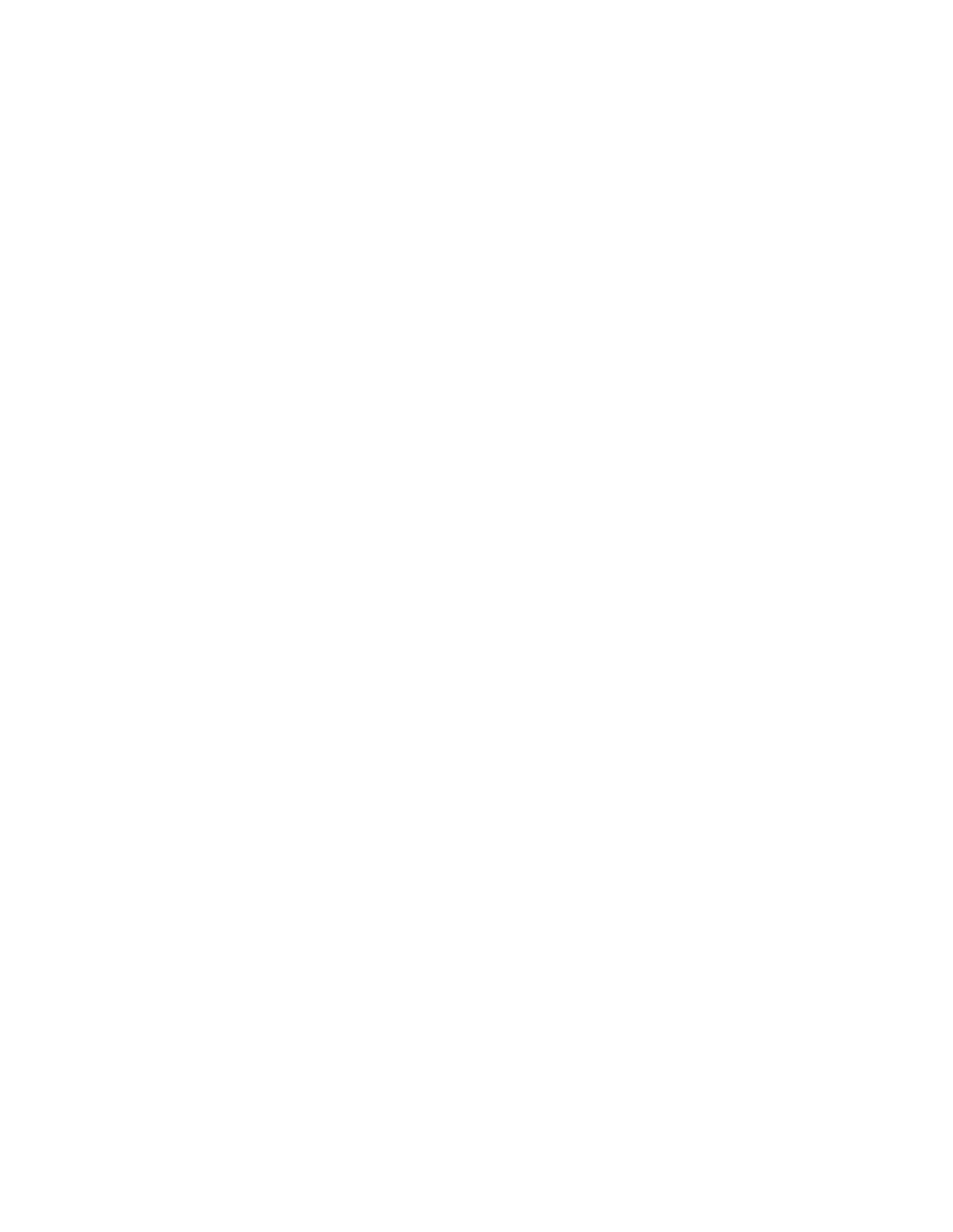# Table of Contents

| Foreword                                         | i                |
|--------------------------------------------------|------------------|
| <b>Recommendation Statement</b>                  | iii              |
| 1. Introduction                                  |                  |
| 1.1 National Historic Sites of Canada            | $\boldsymbol{2}$ |
| 1.2 Commemorative Integrity                      | $\boldsymbol{2}$ |
| 1.3 Management Planning                          | 3                |
| 2. Current Situation                             | 3                |
| 2.1 Planning Context                             | 3                |
| 2.2 Heritage Resources                           |                  |
| 2.3 Heritage Presentation                        | 6                |
| 2.4 Visitor Services and Facilities              | 6                |
| 2.5 Administration and Operations                | 6                |
| 2.6 Partnerships and Community Involvement       | 6                |
| 3. Vision                                        | 7                |
| 4. Management Plan                               | 8                |
| <b>4.1 Resource Protection</b>                   | 8                |
| 4.2 Heritage Presentation                        | 8                |
| 4.3 Visitor Services and Facilities              | 8                |
| 4.4 Site Management and Operations               | 8                |
| 4.5 Partnerships and Community Involvement       | 9                |
| 5. Environmental Assessment Decision Statement   | 9                |
| 6. Management Plan Implementation and Evaluation | 10               |

iv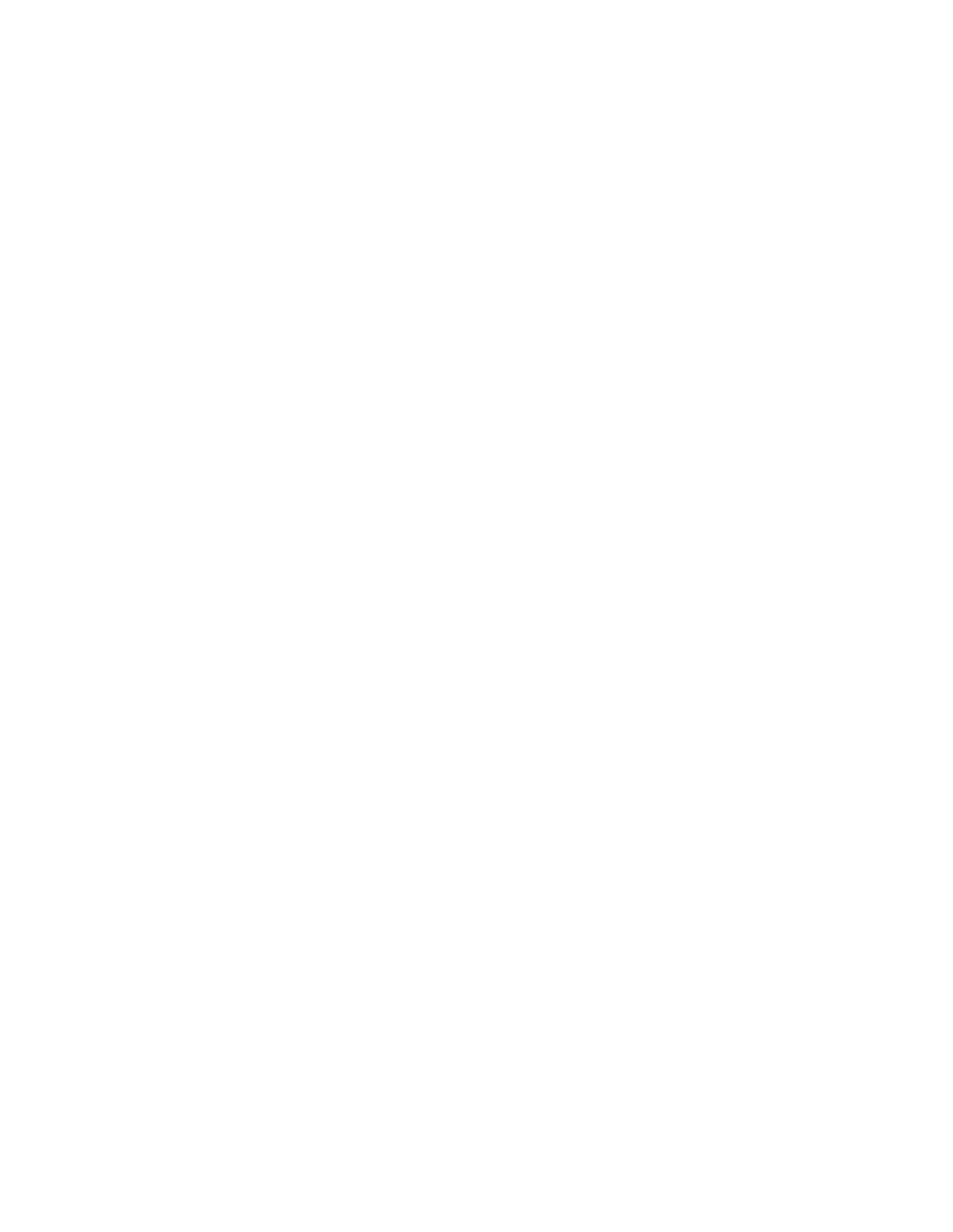# Introduction 1

Linear Mounds National Historic Site of Canada was designated by the Minister on the recommendation of the Historic Sites and Monuments Board of Canada (HSMBC), in 1973. These burial mounds lie on the plain above the Antler River valley in southwest Manitoba. The mounds consist of two low earthen embankments almost 200 metres in length, each terminating in circular mounds. One feature aligns north-south, while the other lies east-west, and extends beyond Parks Canada's property into an adjoining field. In addition to the two linear mounds an elliptical mound also occurs on the site and all three are identified on the map below.

1

The Mounds are attributed to the pre-contact people and are referred to by archaeologists as belonging to the Devils Lake-Sourisford Burial Complex.

The Mounds are broadly dated between AD 900 and 1400 (Syms 1979). Very few artifacts have been found at Linear Mounds, however, several artifacts have been



found at other mound sites in the region. These include; small pottery mortuary vessels, incised stone tablets and tubular stone pipes. They also include artifacts fashioned from exotic raw materials such as native copper (probably from Lake Superior), and marine shell from the Gulf of Mexico.

Linear Mounds is one of the best-preserved examples of the mound-building phenomenon in Canada and is part of the largest mound complex in North America.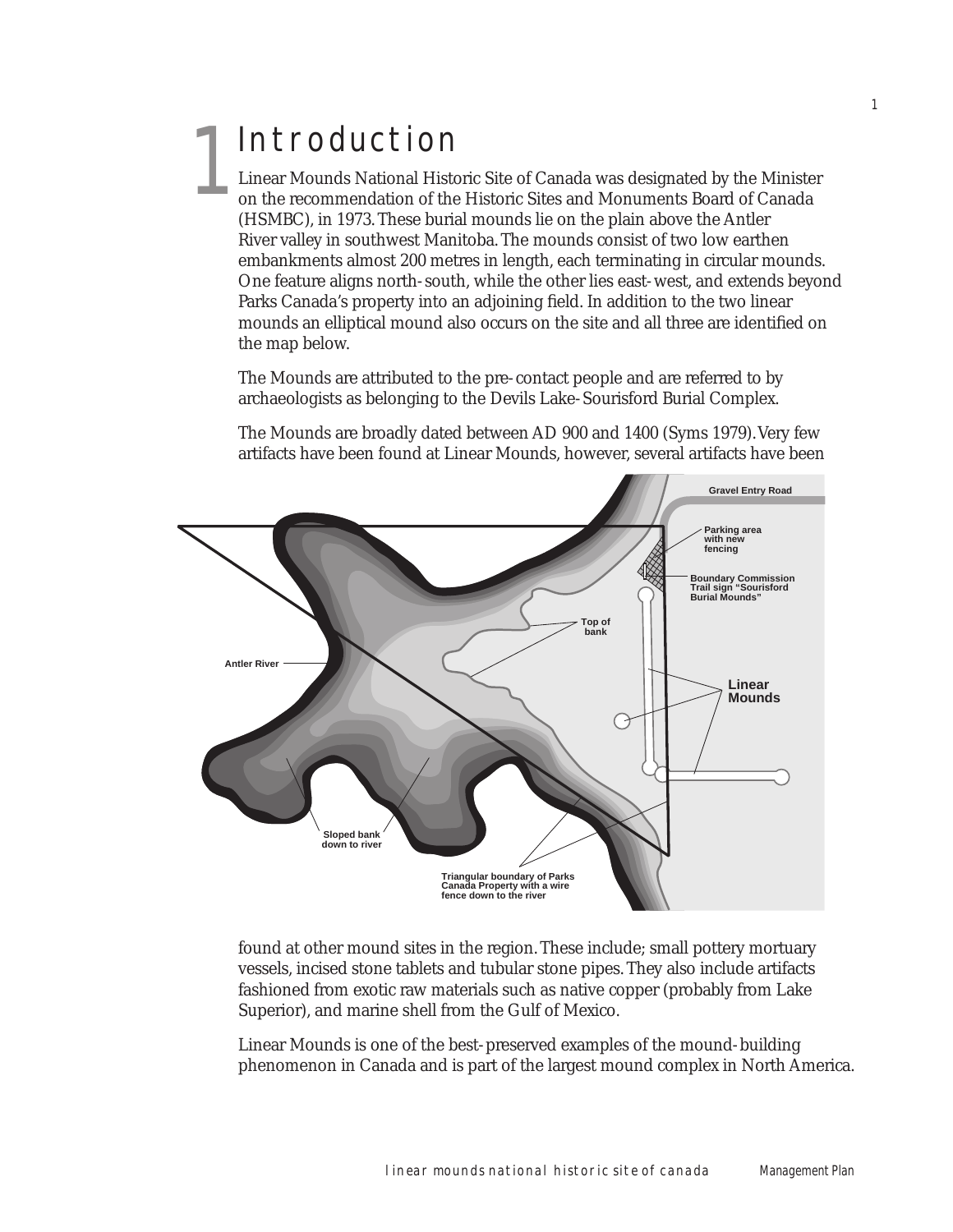This is true despite the ravages of time, early relic collectors and many years of active farm cultivation.

Administratively, Linear Mounds is the responsibility of the Manitoba Field Unit headquartered in Winnipeg. It is a nonoperational site having no on-site staff and no visitor services. As a result there has been no dedicated operational budget. However, this status does not diminish Parks Canada's obligation to protect the site, communicate its importance and to engage others in achieving these objectives while respecting the spiritual nature of the site. This management plan describes the long-term vision for the protection, presentation and use of this important, yet potentially vulnerable place.

#### 1.1 National Historic Sites of Canada

Linear Mounds belongs to a nation-wide network of protected heritage areas, which include National Parks, National Marine Conservation Areas and National Historic Sites.<sup>1</sup> National Parks and National Marine Conservation Areas are established as representative examples of distinctive land and marine environments while Canada's National Historic sites are commemorated because they represent thousands of years of human history and hundreds of years of nation building. These special places are part of the inheritance of all Canadians and are recognized under law as being of national importance to the history of our country. Parks Canada has several very important roles; both as guardians and as storytellers for these special places. These roles are defined in the following objectives for National Historic Sites:<sup>2</sup>

• foster knowledge and appreciation of Canada's past through a national program of historical commemoration;

- ensure the commemorative integrity of national historic sites administered by Parks Canada by protecting and presenting them for the benefit, education, and enjoyment of this and future generations, in a manner that respects the significant and irreplaceable legacy represented by these places and their associated resources;
- encourage and support the protection and presentation by others of places of national historic significance that are not administered by Parks Canada.
- 1.2 Commemorative Integrity

Commemorative Integrity is the corner-stone of Parks Canada's Cultural Resource Management Policy. It is a values-based concept created by Parks Canada to evaluate and manage National Historic Sites. It is used to report to Parliament and the Canadian public on their condition. A National Historic Site has commemorative integrity when:

- the resources directly related to the reasons for designation as a national historic site are not impaired or under threat;
- the reasons for designation as a national historic site are effectively communicated to the public;
- the site's heritage values are respected in all decisions and actions affecting the site.

The values of a national historic site that relate to the reasons for its designation constitute its commemorative intent. This describes the specific reason a place has been deemed to be nationally significant. The commemorative intent for a national historic site comes directly from

<sup>1 154</sup> of the more than 900 National Historic Sites are administered by Parks Canada. Linear Mounds NHSC is one of them. The remainder are administered by other federal departments, provinces or territories, or are privately owned. 2 Parks Canada National Historic Sites Policy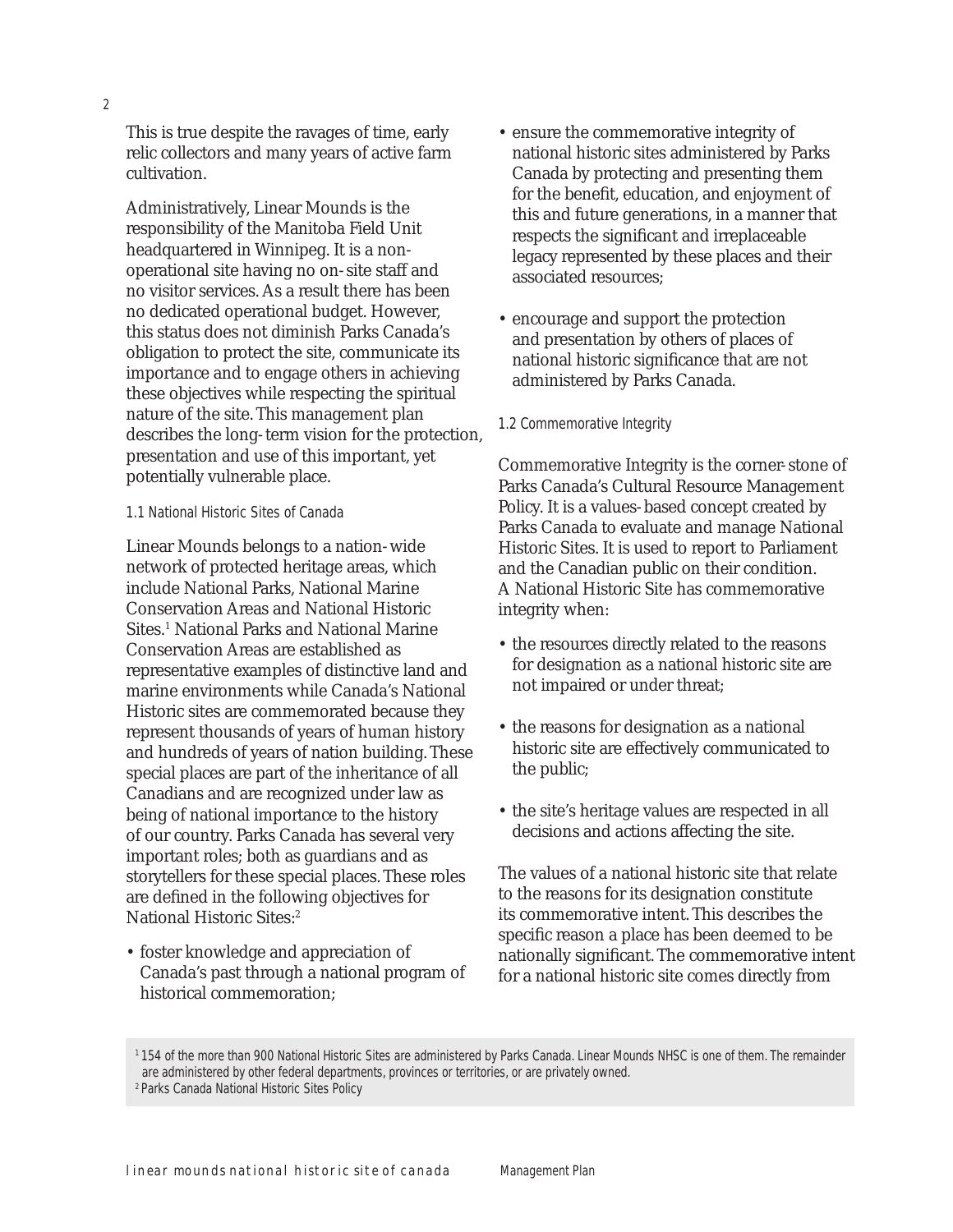the recommendations of the Historic Sites and Monuments Board of Canada, which are approved by the Minister responsible for Parks Canada.

#### 1.3 Management Planning

Parks Canada has the responsibility, mandated under the *Parks Canada Agency Act* (1998), to ensure the commemorative integrity of national historic sites under its administration. One tool to achieve this goal is that all national historic sites administered by Parks Canada are required to prepare management plans. Once prepared, management plans are tabled in Parliament by the Minister of the Environment and are subject to review every five years.

A management plan constitutes the local expression of the general policies of Parks Canada. This plan is the first management plan for Linear Mounds and will meet that requirement. The plan outlines the long-term direction for the development, operations and management of the site. The goal of the management plan is to ensure the commemorative integrity, while guiding appropriate opportunities for appreciation and enjoyment of the national historic site.

Through the course of this planning program, Parks Canada staff has met with representatives of the Canupawakpa Dakota Nation and local municipal representatives, so that we may begin to gain a better understanding of their interests. An ongoing dialogue with these partners and stakeholders will be central to the implementation of this plan.

# Current Situation 2

2.1 Planning Context



Linear Mounds is located in the southwestern corner of Manitoba, approximately 17 km south of the town of Melita in the Rural Municipality of Arthur. Agriculture is the backbone of the regional economy with the town of Melita serving as the key service center to the surrounding communities. Given its national historic site status, Melita community leaders have expressed to Parks Canada their desire to develop Linear Mounds as a regional tourism destination to boost the local economy.

The closest First Nation community to Linear Mounds is Canupawakpa Dakota Nation situated approximately 40 km north of Melita. The Canupawakpa Dakota Nation is dedicated to the preservation and continuation of Dakota culture. Community leaders emphasize teaching children about their culture and great efforts have been made to retain their language.

Mounds associated with The Devils Lake Sourisford Burial Complex are distributed along the fringe of the northern plains. They extend from southeastern North Dakota through southern Manitoba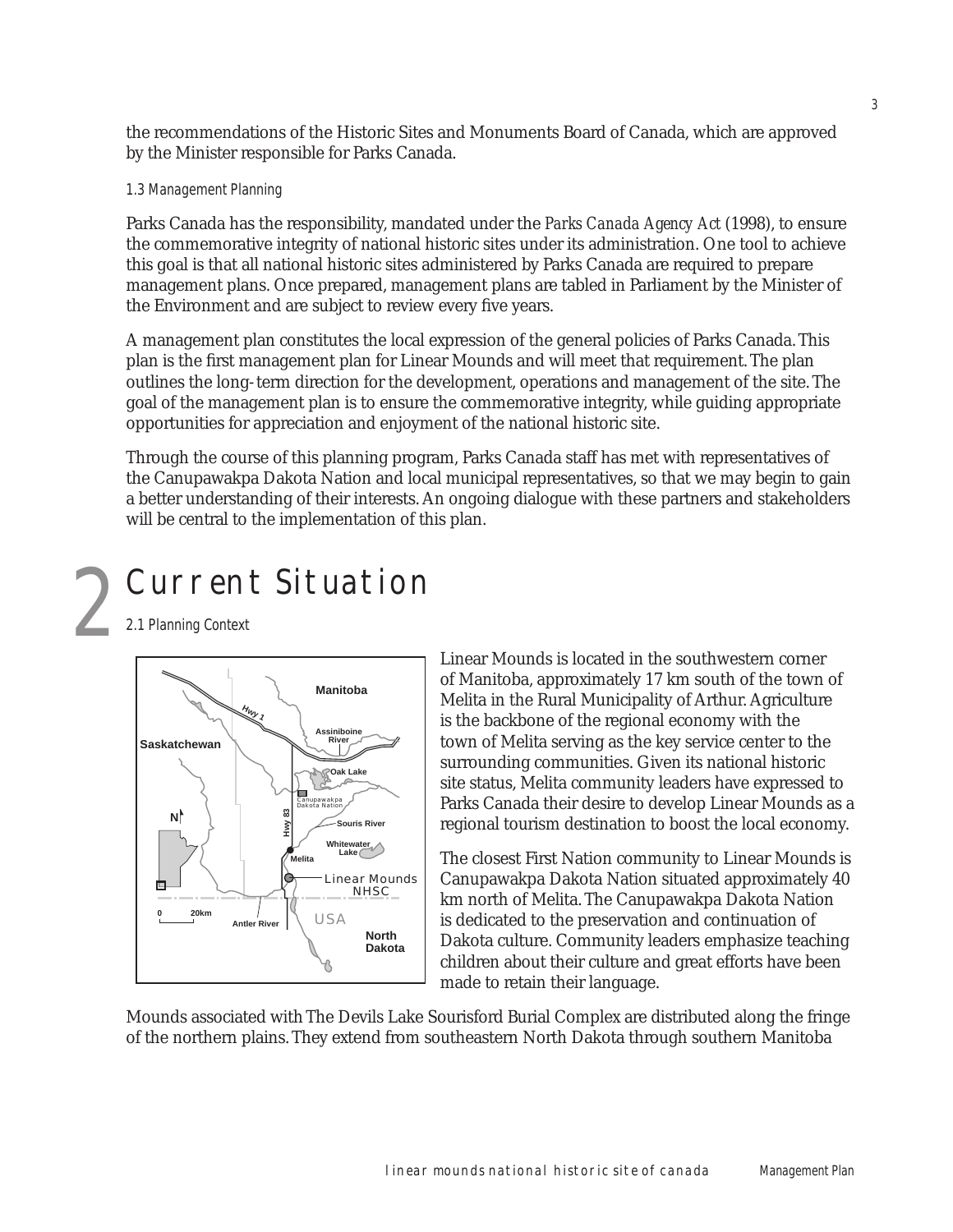to southeastern Saskatchewan. Leigh Syms<sup>3</sup> has identified over 200 probable mounds in southern Manitoba with roughly 70 of these mounds located in the Sourisford area of southwestern Manitoba. The location of this burial complex as well as the nature of the recoveries, suggests the individuals responsible for their construction were primary bison hunters influenced by Mississippian expansion during the period of AD. 900 - 1400.

Linear Mounds National Historic Site of Canada occupies a small triangular portion of a quarter section measuring 16 hectares. The property was acquired by Parks Canada in 1978-9. At the time of the designation, the Historic Sites and Monuments Board of Canada did not state the reasons for National Significance. For the purposes of this planning program, the following proposed statement of commemorative intent will be used keeping in mind that it may change depending on the recommendation of the Historic Sites and Monuments Board of Canada:

The site contains some of the best-preserved examples of Aboriginal Mounds of the Devils Lake-Sourisford Burial Complex that exist in Canada. It was built and

Parks Canada has managed Linear Mounds as a land reserve, treating it as a sensitive site, easily threatened, and of sacred significance to First Nations. In essence Linear Mounds is a nonoperational site without visitor services, facilities or promotion and is monitored on a periodic basis. This lack of development was a conscious decision intending to minimize the threat of artifact theft at this rural and isolated site.

Through the development of this management plan, Parks Canada has initiated a working relationship with the Canupawakpa

Dakota Nation as well as local municipal representatives, in order to collaborate on interpreting the site in a respectful and appropriate manner.

#### 2.2 Heritage Resources

The main mounds are two low earthen embankments each almost 200 metres in length, and terminating in circular mounds at either end. They are situated on a promontory overlooking the Antler River. One feature aligns north south, while the other lies east west, and extends beyond Parks property into an adjoining field. An elliptical mound also occurs on the property. The mounds are scarred by traces of relic hunting, and of archaeological investigations conducted in 1907, 1913 and 1914



used between AD 900 and 1400. Early excavation of a mound similar to Linear Mounds National Historic Site of Canada

by the Royal Ontario Museum and the National Museum of Canada. Recoveries include human remains and are currently stored at the Royal Ontario Museum and the Canadian Museum of Civilization. In addition, cultural artifacts including a number of Bison bones are also included in these repositories. Other material has been removed by collectors since the mid 1800's and has been scattered and lost. There have been no excavations at the site since the early 1900's.

<sup>3</sup> Leigh Syms is a highly regarded Manitoba Archaeologist who specializes in researching Aboriginal mounds.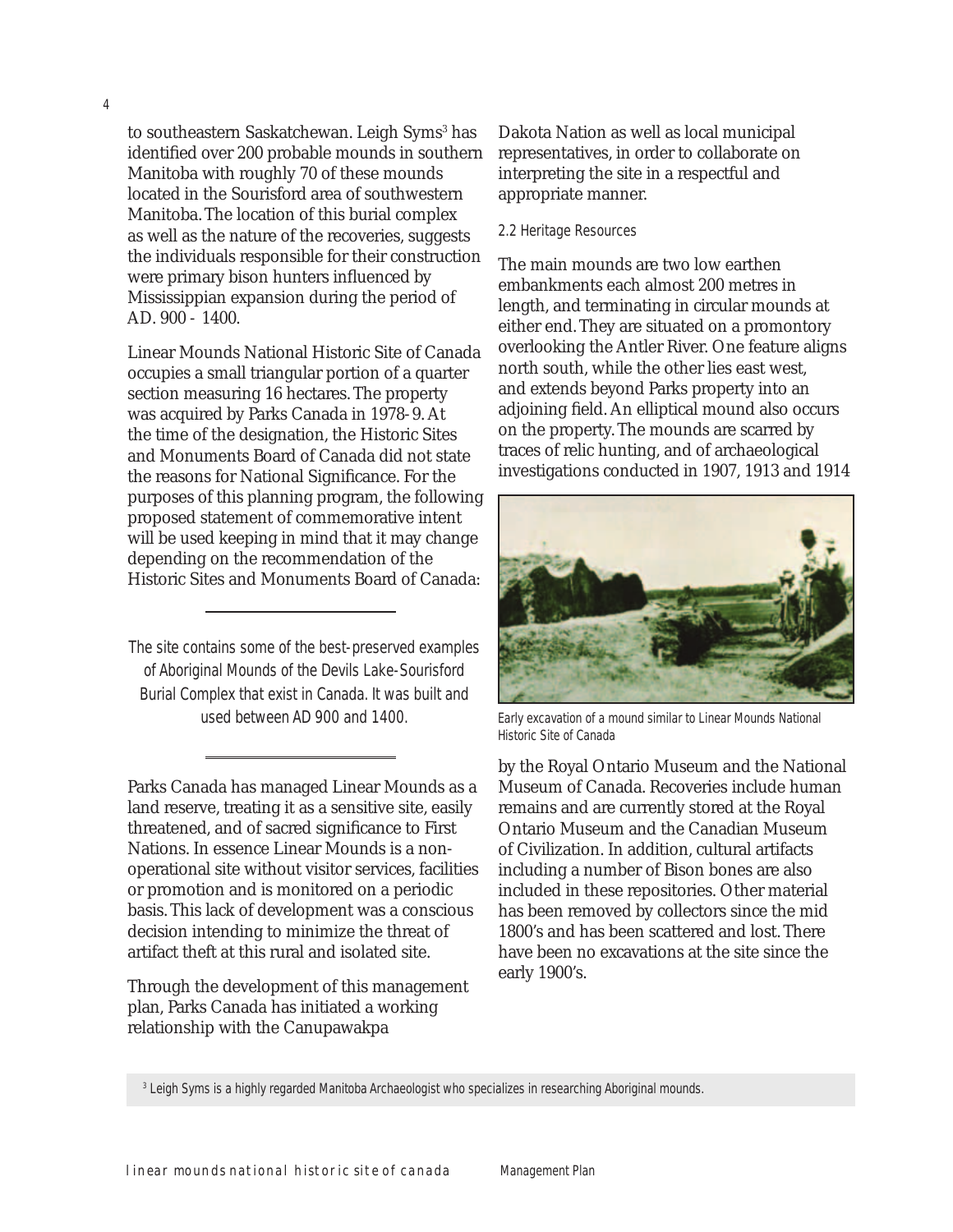#### EXAMPLES OF ARTIFACTS FOUND IN SIMILAR MOUNDS NEAR MELITA



Incised spiral pottery vessel

Incised stone tablet



Tubular stone pipes



Gorget marine shell

 • Miniature pottery vessels with tabs on the rim and with decorative elements such as deeply incised spiral grooves encircling the body from base to neck, incised animals and birds.

• Incised stone tablets.

 • Tubular stone pipes, beads and other objects fashioned from exotic raw materials such as catlinite and native copper.

- Marine shell ornamental collars known as gorgets from the south Atlantic coast and the Gulf of Mexico. On many gorgets appear faces with a weeping or forked eye motif.
- Bison bones, including crania and carcasses buried in sub-mound pits.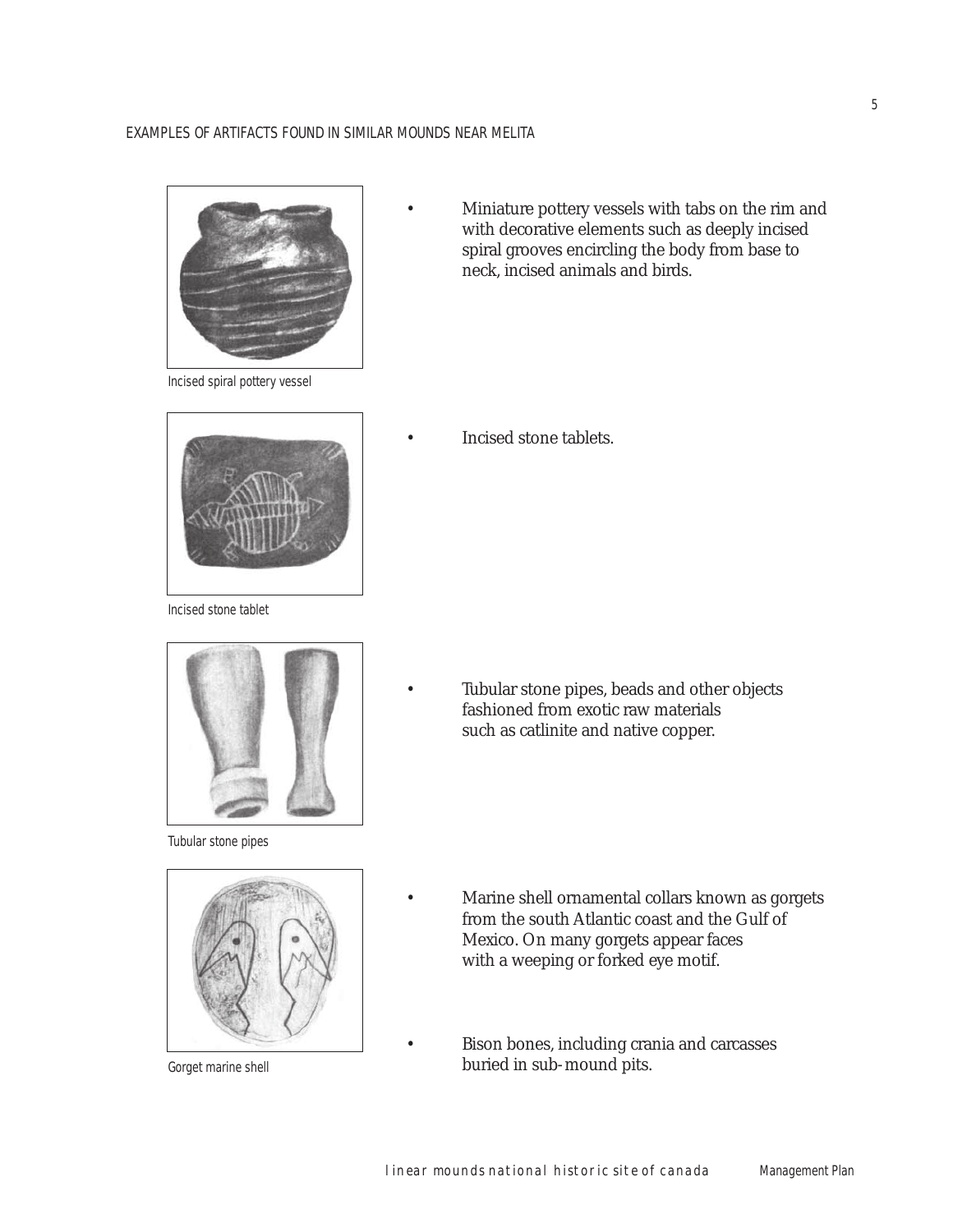In 1994 reports indicated that cattle grazing on the property were impacting the mounds. Parks Canada initiated a systematic monitoring program to determine if the site had deteriorated. In 2003 and 2004 non-intrusive ground penetrating radar surveys were conducted to enhance our understanding of these burial mounds.

#### 2.3 Heritage Presentation

The degree of interpretation and outreach related to this site has been minimal. Parks Canada has managed the site as a protected land preserve and has been hesitant to interpret without understanding the local aboriginal perspective. Interpretation is limited to an exhibit sign installed on site in 1999 by local community members and messages provided to visitors at the museums in Melita and Boisevein.





2.4 Visitor Services and Facilities

Because Linear Mounds is a place of burial, Parks Canada has not developed visitor services or facilities. In the 1990's, the municipality built a road providing easier access to the site. In 1999, community representatives



Periodic monitoring is undertaken to assess disturbance and deterioration

moved the boundary fence of Parks Canada's property to create a parking area. In addition, representatives of the community also installed a wooden kiosk to support the interpretive panel, (pictured above). Recently, community representatives posted direction signage, (also pictured above) at all of the major crossroads.

#### 2.5 Administration and Operation

Linear Mounds is administered by Parks Canada under the Historic Sites and Monuments Act. The site is managed by the Manitoba Field Unit office in Winnipeg and a monitoring strategy was developed and implemented for the site in 1994. This includes a visual inspection by walking the entire site as well as a photographic comparative analysis of the mound features using fixed points of reference, to determine if changes are occurring. Parks Canada previously had a small contract with an adjacent landowner for minor annual maintenance, however, in recent years this has been discontinued.

#### 2.6 Partnership and Community Involvement

Parks Canada recognizes that building partnerships and involving local communities in the protection and presentation of National Historic Sites is the most effective way of ensuring that the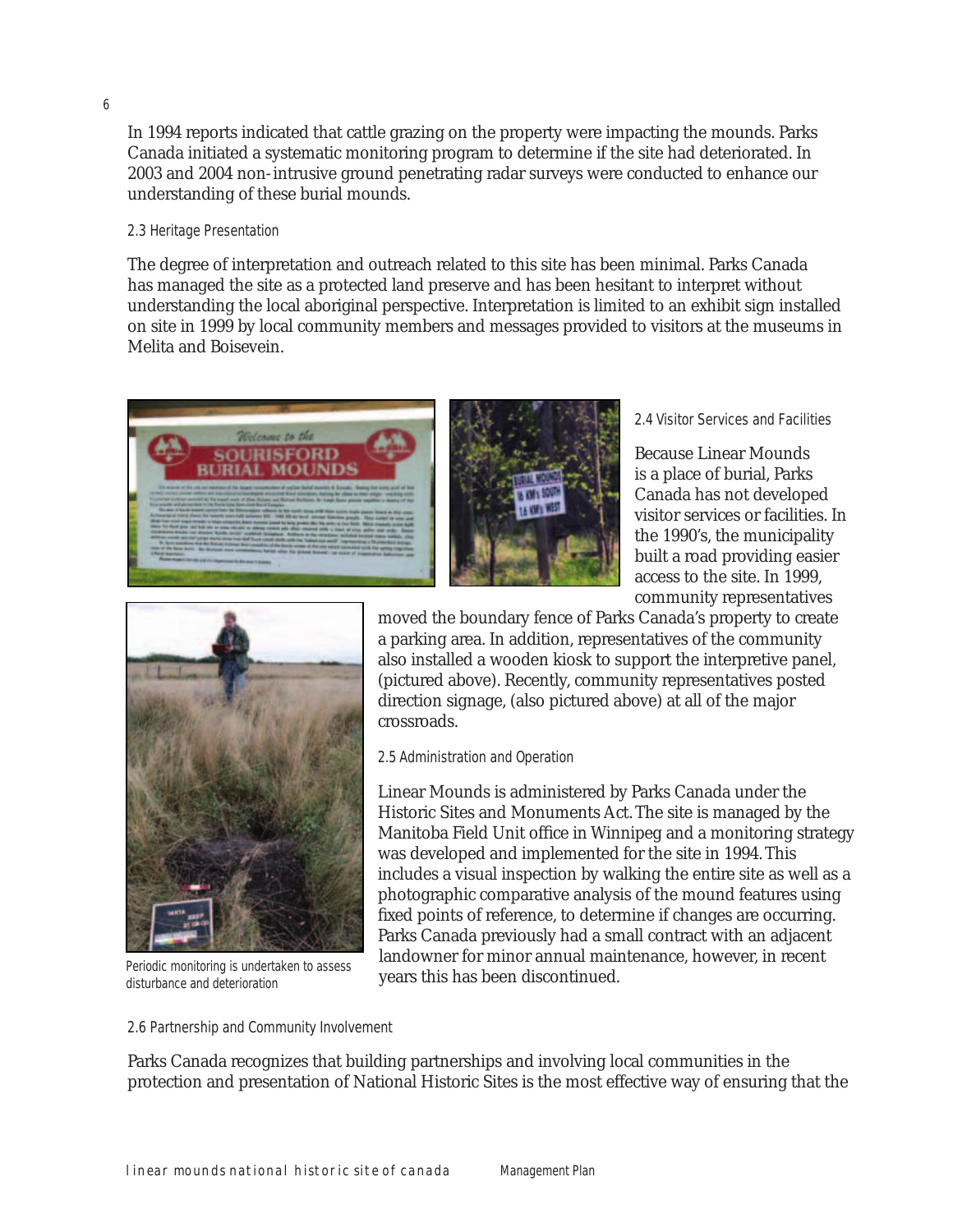sites are cared for and preserved for future generations. In Melita and the surrounding area there has been interest in promoting and developing tourism at the site. Parks Canada's past decision to operate the site as a land reserve has frustrated local stakeholders and undermined Parks Canada's relationship with them.

Parks Canada has initiated discussions with the Canupawakpa Dakota Nation seeking advice on interpreting the site in a sensitive manner. This planning program will result in Parks Canada developing an ongoing dialogue with both local stakeholders and the Canupawakpa Dakota Nation to achieve the protection and presentation goals of this plan.

# 3 Vision

This vision describes the long-term direction for Linear Mounds. It will focus and guide the planning, management and operation while fostering cooperation among those who will use, enjoy and care for the site.

- All actions at Linear Mounds National Historic Site of Canada respect the relationship that First Nations have with the site, especially their views concerning its sacred nature.
- The site continues to be a place of contemplation, self-discovery, education and reflection unencumbered by significant infrastructure that would alter its tranquil and natural setting.
- All educational initiatives are developed in partnership with First Nations and stakeholders to aid the public in understanding and appreciating its significance and its relationship to the broad and rich heritage in the region.
- Stakeholders are involved in actions, such as the annual monitoring and maintenance program.



Circular terminus at the south end of one of the Linear Mounds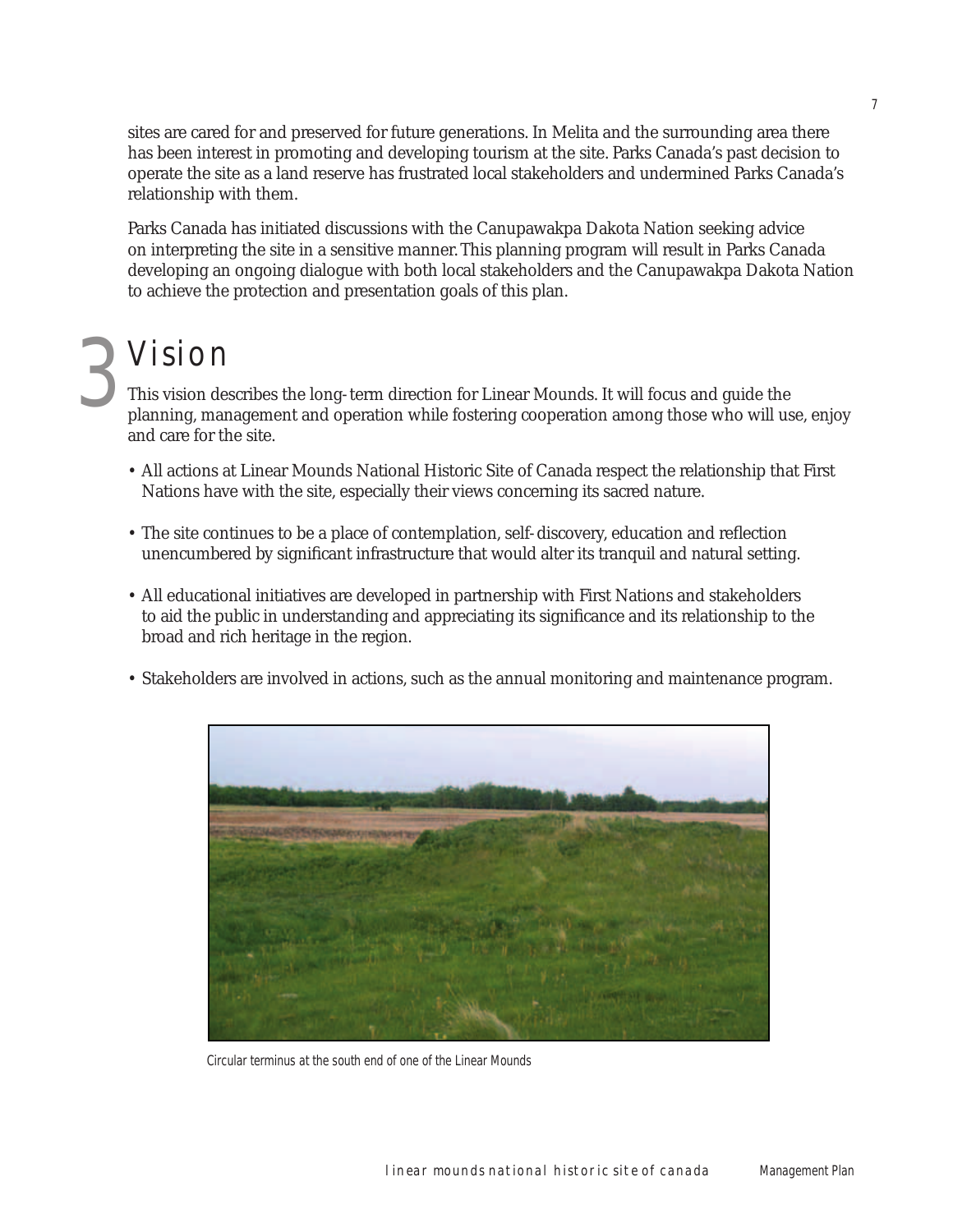8

# Management Plan

Parks Canada will ensure the commemorative integrity of the site by protecting all of the resources of Linear Mounds NHSC, developing appropriate communication media and ensuring that all activities respect the special nature of the site.

#### 4.1 Resource Protection

*Strategic Goal: The resources that embody the national historic signifi cance of Linear Mounds are not threatened or impaired.*

Parks Canada will collaborate with partners and stakeholders to identify site values and to ensure these values are not under threat. This will involve ensuring that future decisions are based upon a sufficient level of knowledge about the site.

#### Actions

- A draft statement of commemorative intent and a definition of the designated place will be developed and submitted to the Historic Sites and Monuments Board of Canada.
- Respecting the commemorative intent, a values statement will be developed with First Nations and stakeholders describing the designated place, the reasons for designation and appropriate means of recognition.
- First Nations will be consulted for advice on the appropriate treatment of the cultural resources.
- A full understanding of past archaeological work and an inventory of all resources removed from the site will be completed.
- An inventory of in-situ cultural resources, including Traditional Knowledge, will be developed.
- Continue the annual site-monitoring program.

#### 4.2 Heritage Presentation

*Strategic Goal: The reasons for Linear Mounds NHSC designation as a place of national significance are communicated effectively.*

Heritage presentation will be low key and respectful of the spiritual nature of the site as understood by the Canupawakpa Dakota Nation. This will provide opportunities for visitors to experience the site in a non-intrusive manner.

#### Actions:

- The Canupawakpa Dakota Nation and local stakeholders will be consulted on the development of appropriate site messages as well as the means of communicating those messages.
- Parks Canada will partner with the local museums and/or schools to develop modest off-site interpretation for use by First Nation and local community members and visitors.
- 4.3 Visitor Services and Facilities

The site will remain non-operational but the current facilities developed by local stakeholders will be adapted to meet both Parks Canada's requirements and Aboriginal concerns.

#### Actions:

• Parks Canada will work with the Canupawakpa Dakota Nation and local stakeholders to develop orientation information, such as signage, and a website, while respecting the nature of the site.

#### 4.4 Site Management and Operations

The site will continue to be administered from the Field Unit office in Winnipeg as a nonoperational National Historic Site under the *Historic Sites and Monuments Act*.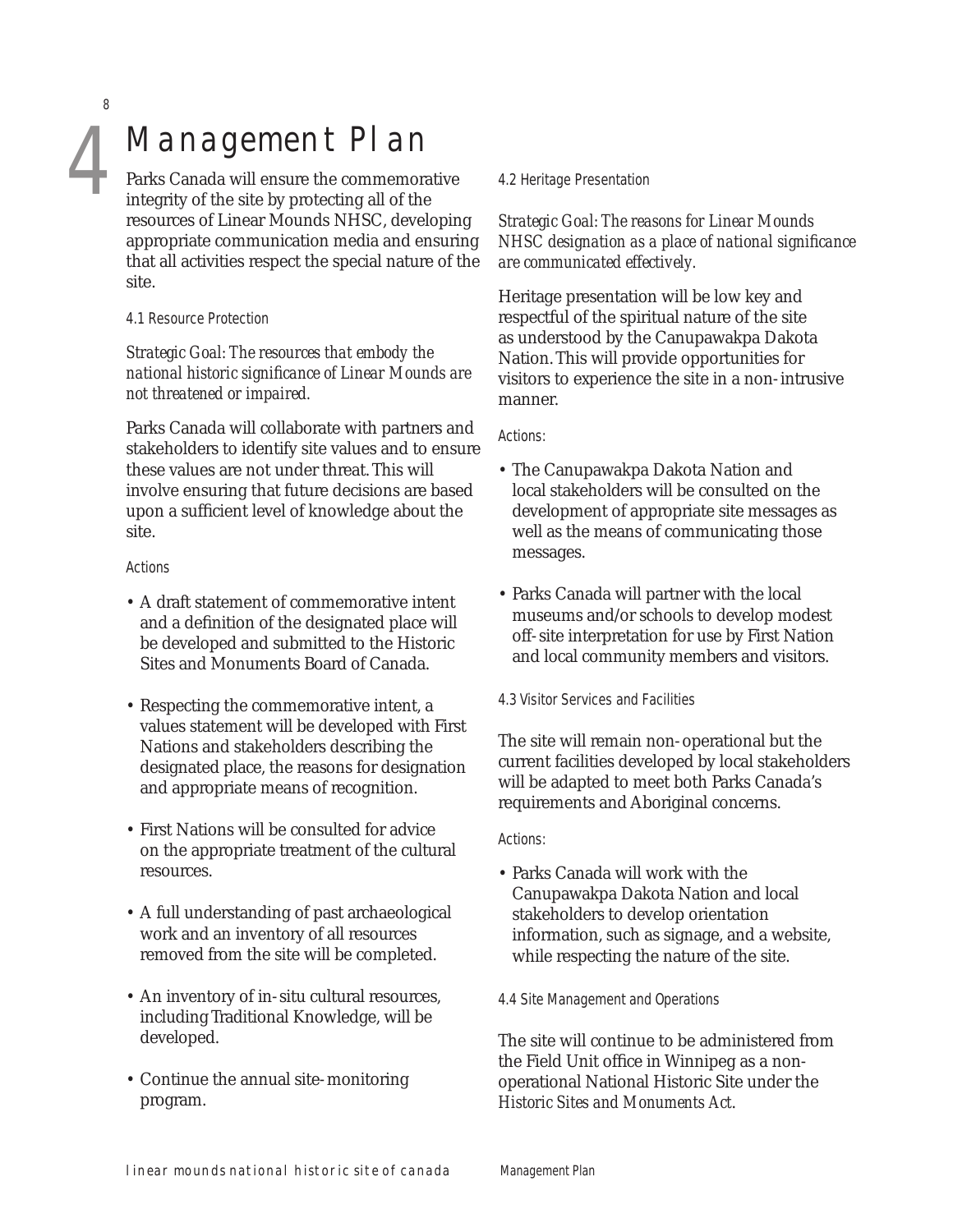#### Actions:

- Basic site maintenance will be carried out as required.
- Proposed projects and activities at Linear Mounds NHSC will be assessed as required by the *Canadian Environmental Assessment Act* and as directed by the strategic environmental assessment of this management plan.

4.5 Partnerships and Stakeholders' Involvement

• *Strategic Goal: A meaningful and long-term relationship with a local First Nations will contribute to management decisions for Linear Mounds. Interested partners, stakeholders and Parks Canada will work together in safeguarding the values of the site while presenting site messages to all Canadians.*

Parks Canada is currently collaborating with the nearby Canupawakpa Dakota Nation to achieve a long-term mutually beneficial management strategy for Linear Mounds NHSC. In addition, Parks Canada is consulting with local stakeholders who have an interest in promoting heritage in the Melita area.

Actions:

• Many of the actions identified in the above bullets; *resource protection, heritage presentation, visitor services and facilities* and *site management and operations* will provide the opportunity to achieve this goal.

## Environmental Assessment Decision Statement 5

As guided by The Cabinet Directive on *The Environmental Assessment of Policy, Plan and Program Proposals (2004),* a strategic environmental assessment was completed for Linear Mounds National Historic Site of Canada Management Plan. Both positive and negative effects were evaluated.

Positive effects included: improved visitor experience, improved heritage presentation and the creation and fostering of relationships with First Nations and local stakeholders. Improved communication and strong involvement by First Nations and local stakeholders is especially positive, as there is currently little to no dialogue. The management plan seeks to encourage participation and then be adaptive, as well as ensure that all parties are involved early in shaping the future vision for interpretation and protection of the site. To this end, a meeting was held on October 26 and 27, 2006 to initiate dialogue between the Canupawakpa-Dakota First Nation, local stakeholders, including representatives from the Rural Municipality of Arthur and Parks Canada.

Some minor negative effects were identified. With the improved heritage presentation and communiqué, visitor use has the potential to increase. As a result, the current relatively undisturbed natural state of the site may be subject to minor effects including vegetation destruction and wildlife disturbance. Although it is unlikely that visitor use will elevate to a stage that will result in